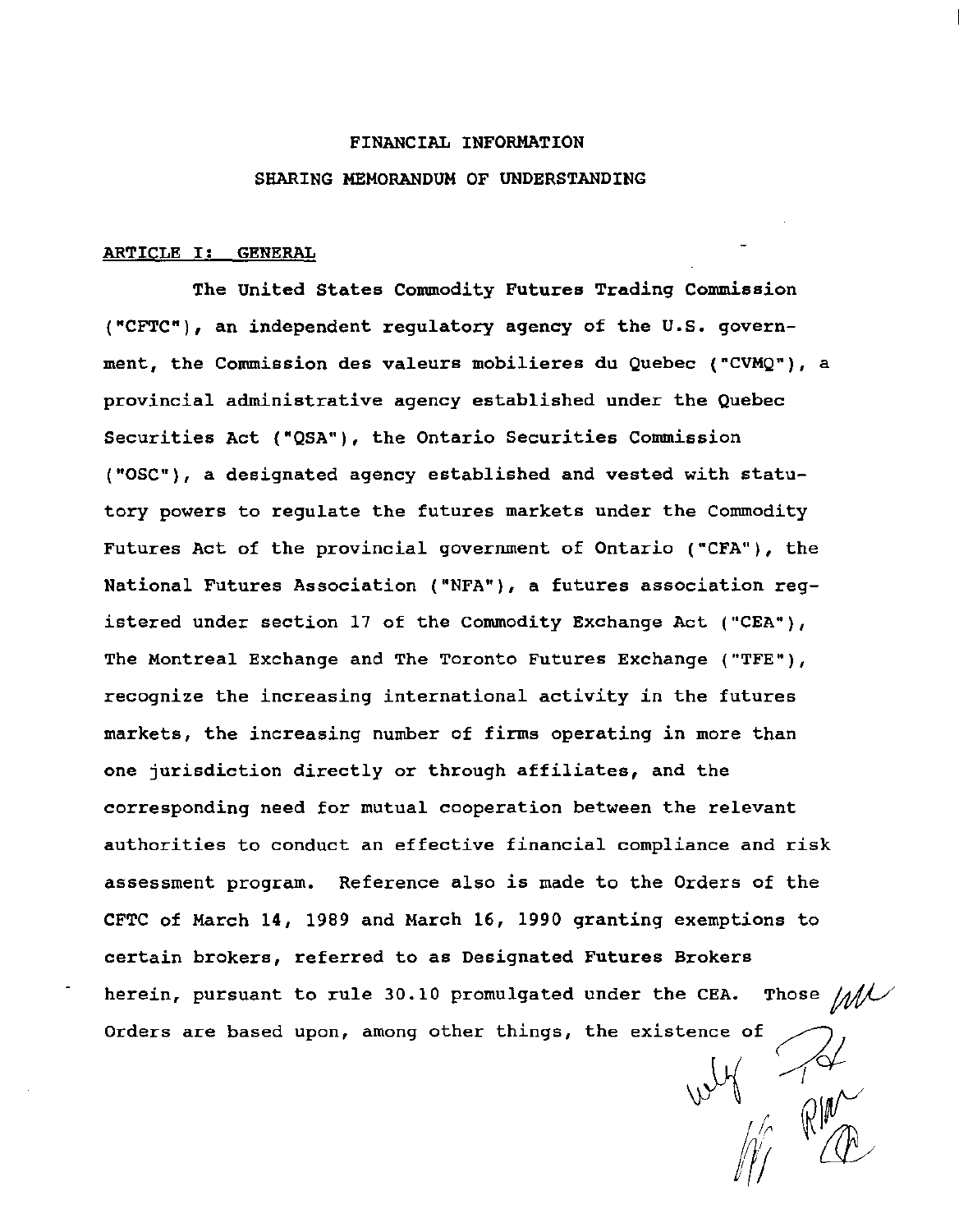mechanisms for sharing information with the CFTC to ensure access on an "as needed" basis to, without limitation, data on a firm's standing to do business and its financial condition.

I

For these reasons, we have reached the following understanding with respect to the sharing and reporting of financial information regarding Designated Futures Brokers and Key Related Firms, as defined in Article II.

## ARTICLE II: DEFINITIONS

1. For purposes of this Financial Information Sharing Memorandum of Understanding ("FISMOU"):

- (a) "Futures Brokers" means those firms engaged in an agency futures business who are members of The Montreal Exchange or the TFE, and who are regulated by the CVMQ or the OSC.
- (b) "Designated Futures Brokers" means those futures brokers that have been granted relief pursuant to the procedures set forth in the Orders issued to The Montreal Exchange on March 14, 1989, and/or to the TFE on March 16, 1990 under rule 30.10 promulgated under the CEA and identified in Appendix A hereof as may be amended from time to time.
- (c) "Futures Commission Merchant" or "FCM" means a futures commission merchant that is registered as such under the CEA and that conducts business in the United States.
- (d) "Key Related Firms" means:

(i) those Futures Brokers who are directly or MU indirectly controlling, controlled by, or under<br>  $-2$  -<br>  $\frac{1}{2}$ <br>  $\frac{1}{2}$ <br>  $\frac{1}{2}$ 

 $- 2 -$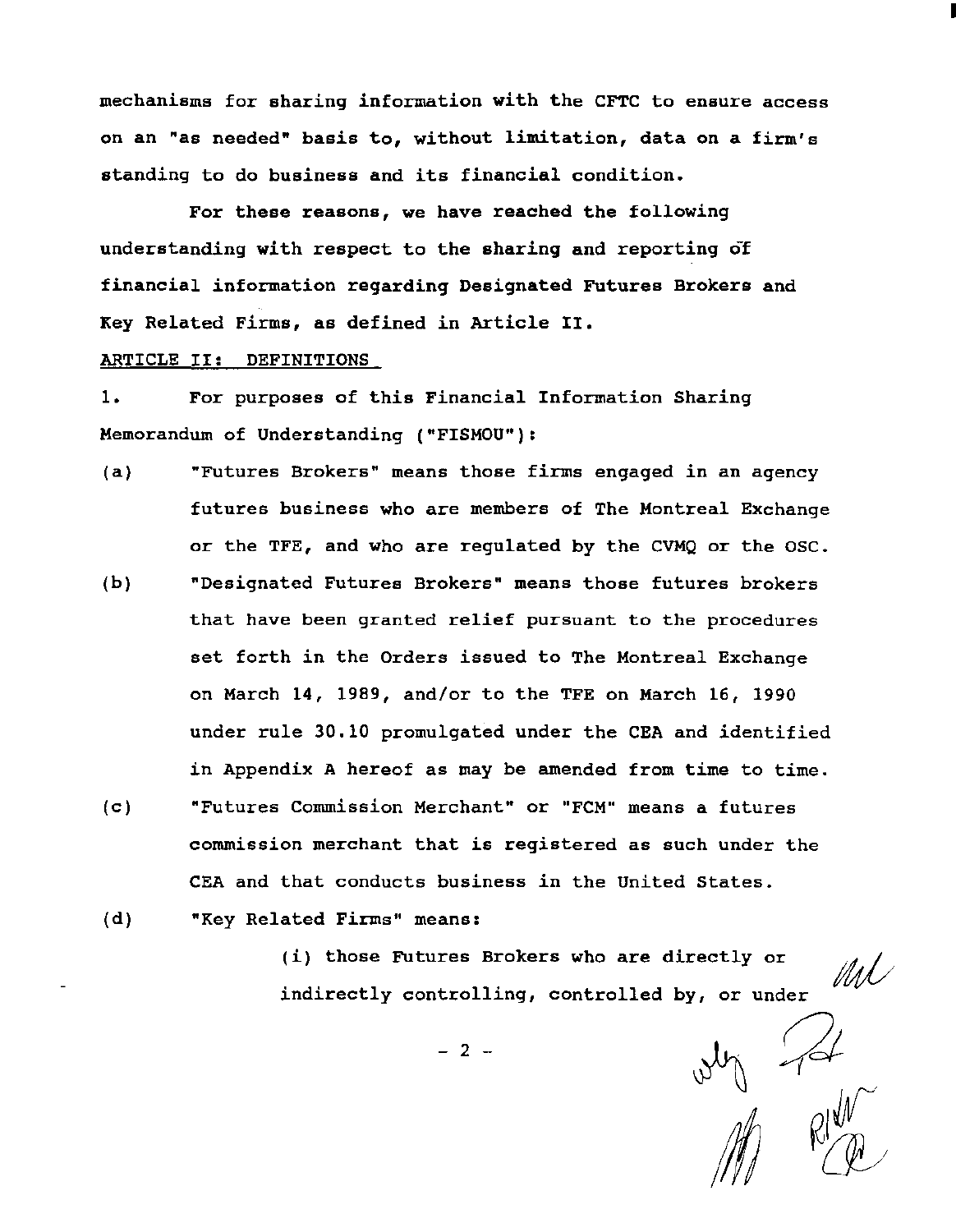common control with, an FCM including, without limitation, subsidiaries or companies with a common parent or holding company; or (ii) those FCMs who are directly or indirectly controlling, controlled by, or under common control with, a Futures Broker including, without limitation, subsidiaries or companies with a common parent or holding company;

that are, to the best knowledge and belief of The Montreal Exchange, TFE or the relevant Canadian or U.S. Regulatory Authority, identified as such (including as to the nature of that relationship) and listed in Appendices B, C and D hereof as may be amended from time to time.

- (e) "Joint Regulatory Financial Questionnaire and Report" or "JRFQ" means the annual audited financial report filed at year end or the unaudited financial report filed at the request of a Canadian SRO by a Futures Broker pursuant to TFE or The Montreal Exchange by-laws.
- (f) "Monthly Financial Reports" means the unaudited financial statement and report filed on a monthly basis by a Futures Broker pursuant to TFE or The Montreal Exchange by-laws.
- (g) "Form 1-FR-FCM" means the financial report filed pursuant to Rule 1.10 under the CEA by an FCM on at least a semiannual basis with its Designated U.S. SRO.

*1\ :}c9*   $\mathbb{Z}/n$  I

 $- 3 -$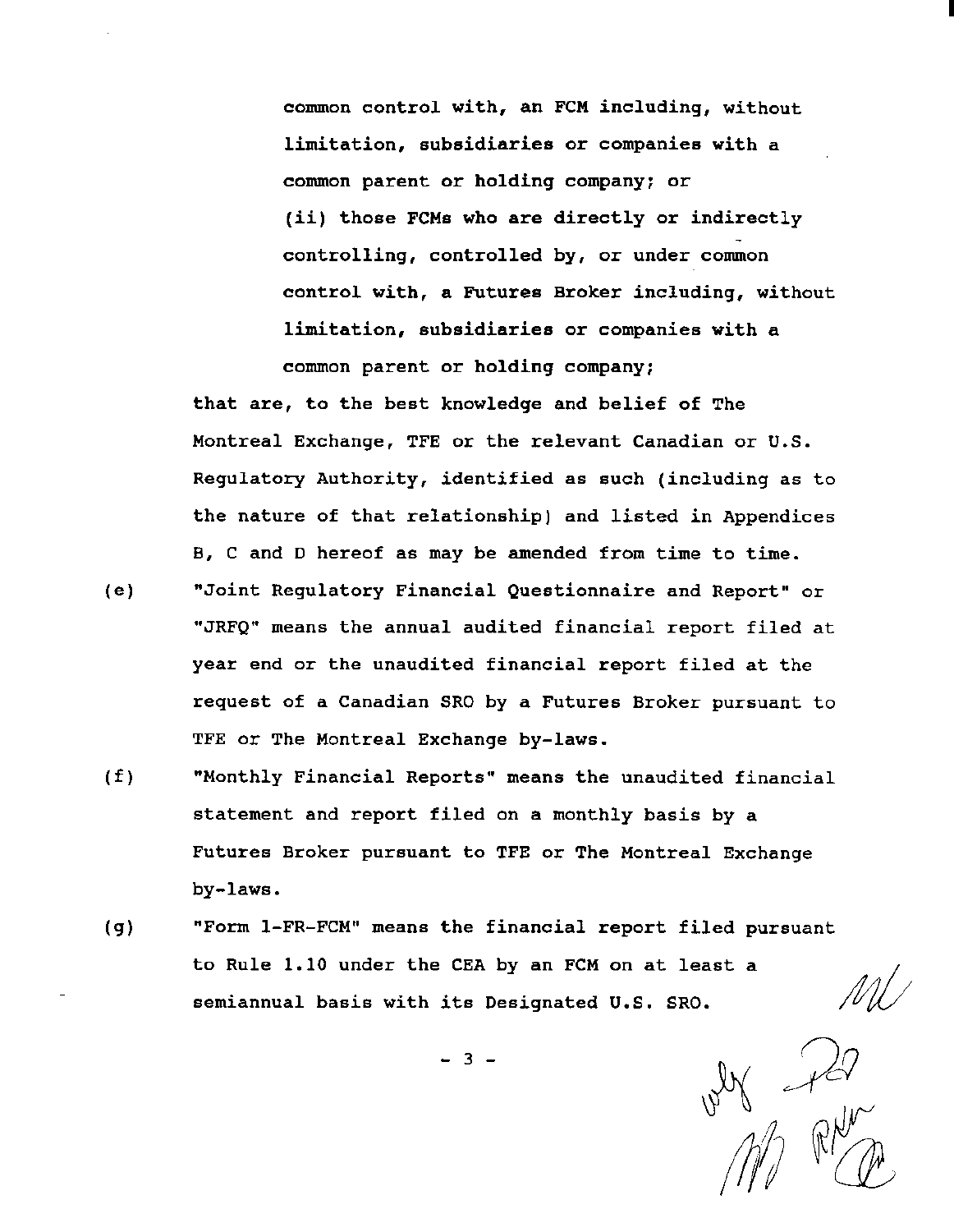- (h) "Joint Audit Committee" means the committee of representatives of all U.S. SROs which was established to coordinate audit and financial surveillance plans, policies and procedures, particularly with respect to FCMs that are members of more than one U.S. SRO.<sup>-</sup>
- (i} "Rule 1.12 Telegram" means the telegraphic or written notice filed by an FCM with its Designated U.S. SRO and the CFTC pursuant to Rule 1.12 promulgated under the CEA if (i} the adjusted net capital of an FCM falls below the minimum required by an applicable capital rule, (ii) the adjusted net capital of an FCM falls below 150 percent of the minimum required by an applicable capital rule, (iii) the books and records of an FCM are not current, (iv) the accounting system of an FCM, its accounting controls, procedures for safeguarding customer and firm assets or certain other practices and procedures specified in Rule 1.16(d)(l) promulgated under the CEA, are affected by a material inadequacy, as defined in Rule 1.16(d)(2) promulgated under the CEA, (v) the accounts carried by an FCM include an account which is undermargined by an amount which exceeds the firm's adjusted net capital, or (vi) any other event occurs for which Rule 1.12 requires telegraphic or written notice to an FCM's Designated U.S. SRO and the CFTC. SRO and the CFTC.<br>"U.S. Self-Regulatory Organization" or "U.S. SRO" means  $\mathscr{M}\!\mathcal{L}$

 $(i)$ 

 $\overrightarrow{p}$ 

*;1/J* ~~

 $-4 - 1 + 2$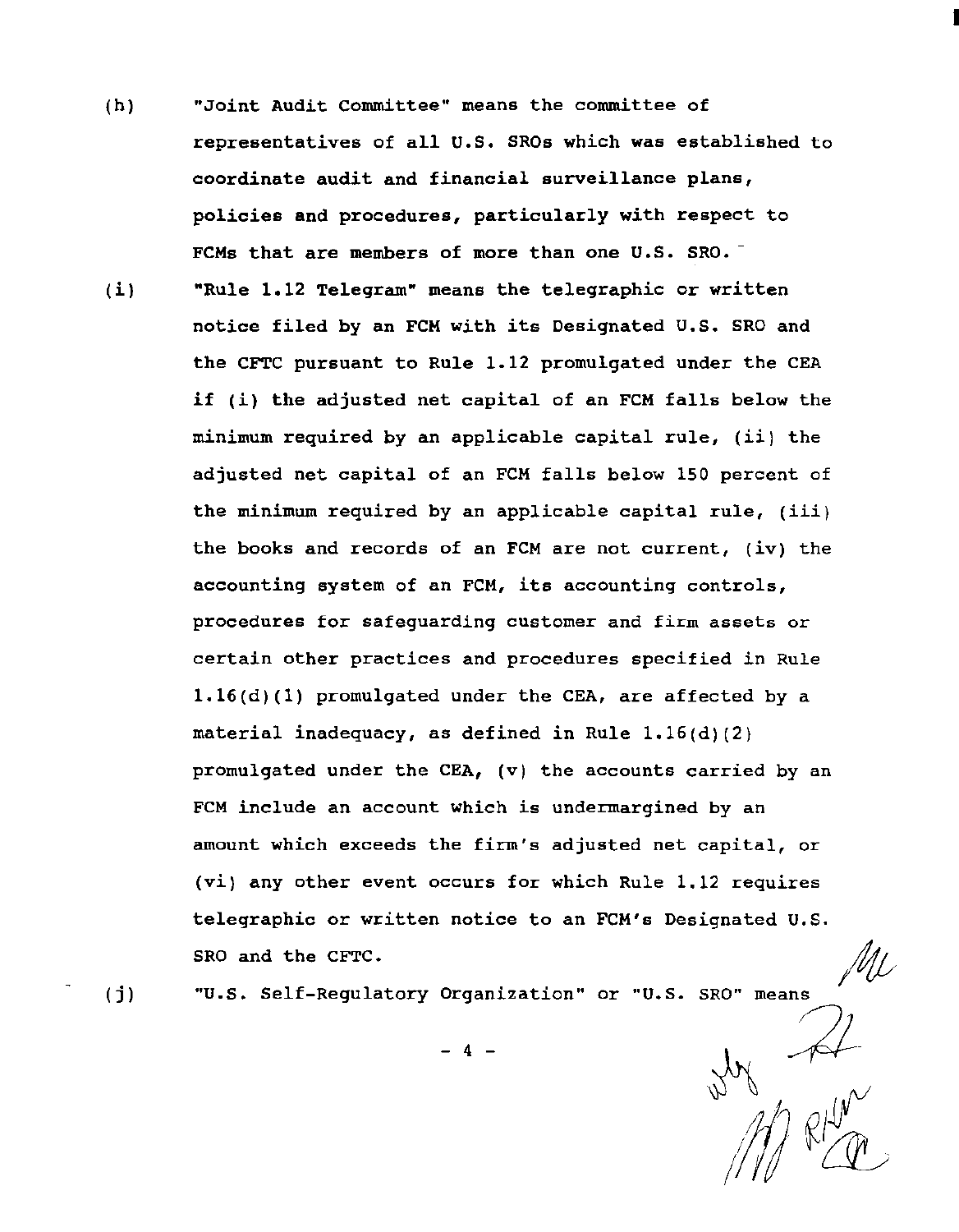NFA or any other self-regulatory organization as defined in Rule 1.3(ee) promulgated under the CEA.

- (k) "Designated U.S. Self-Regulatory Organization" or "Designated U.S. SRO" means a U.S. SRO that has primary responsibility for examining a member FCM for compliance with minimum financial and related reporting requirements under CFTC oversight (i) pursuant to Section 4f(2) of the CEA and Rule 1.52 promulgated thereunder, and in accordance with a joint audit plan approved by the CFTC under that rule, or (ii) because the member FCM is a member solely of that U.S. SRO.
- (1) "Canadian Self-Regulatory Organization" or "Canadian SRO" means The Alberta Stock Exchange, The Montreal Exchange, The Toronto Stock Exchange, The Toronto Futures Exchange, the Vancouver Stock Exchange and the Investment Dealers Association of Canada.
- (m) "Designated Canadian Self-Regulatory Organization" or "Designated Canadian SRO" means a Canadian SRO that has primary responsibility for examining a Futures Broker which *is* a member of more than one Canadian SRO or because the Futures Broker is a member solely of that SRO.
- (n) "Canadian Regulatory Authority" means the Commission des valeurs mobilieres du Quebec or the Ontario Securities Commission, as appropriate.

MA .

I

- 5 -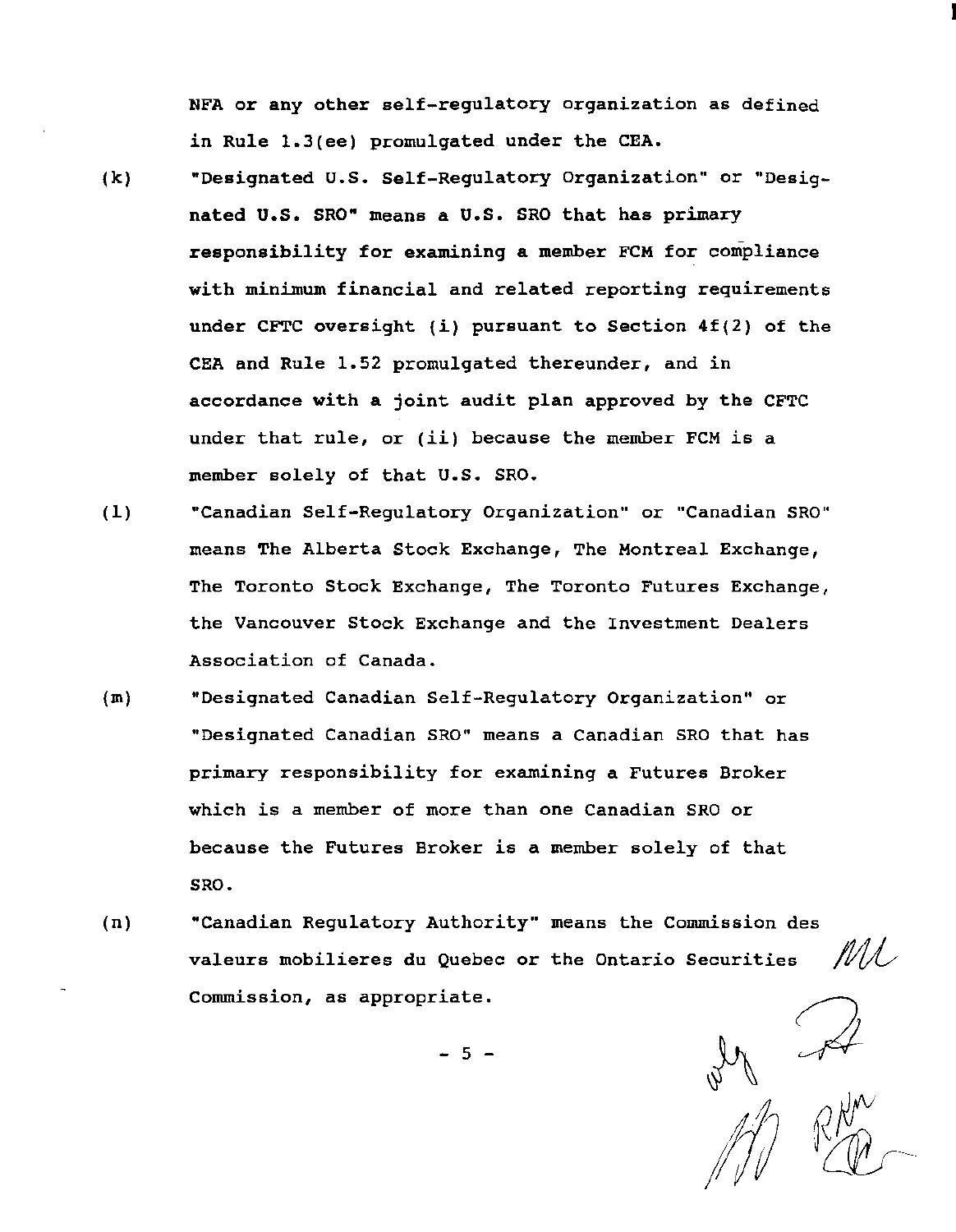- (o) "United States Regulatory Authority" means the CFTC or NFA, as appropriate.
- (p) "Requested Authority" means the party (CVMQ, OSC or CFTC) to whom a request is made under Part B of Article III of this FISMOU.
- (q) "Requesting Authority" means the party (CVMQ, OSC or CFTC) making a request under Part B of Article III of this FISMOU.
- (r) "Laws, Rules and Regulations" means the provisions of the laws of Canada or the United States, a rule or regulation adopted thereunder, or an order issued thereunder by a relevant Canadian Regulatory Authority, a relevant United States Regulatory Authority, a Canadian SRO, or a U.S. SRO concerning the financial condition of persons transacting business in futures or option contracts or markets.

#### ARTICLE III: EXCHANGE OF INFORMATION

### A. NOTIFICATION OF INFORMATION

1. The Montreal Exchange or the TFE, as appropriate, will provide to the CFTC, commencing with the first filing due after the effective date of this FISMOU, and as promptly as practicable thereafter after receipt of the relevant report or notification, the following information with respect to each of its members who are Designated Futures Brokers:

(a) On an annual basis, the most recent annual audited JRFQ

 $-6-$  **)**  $\frac{1}{2}$ 

1/1 RM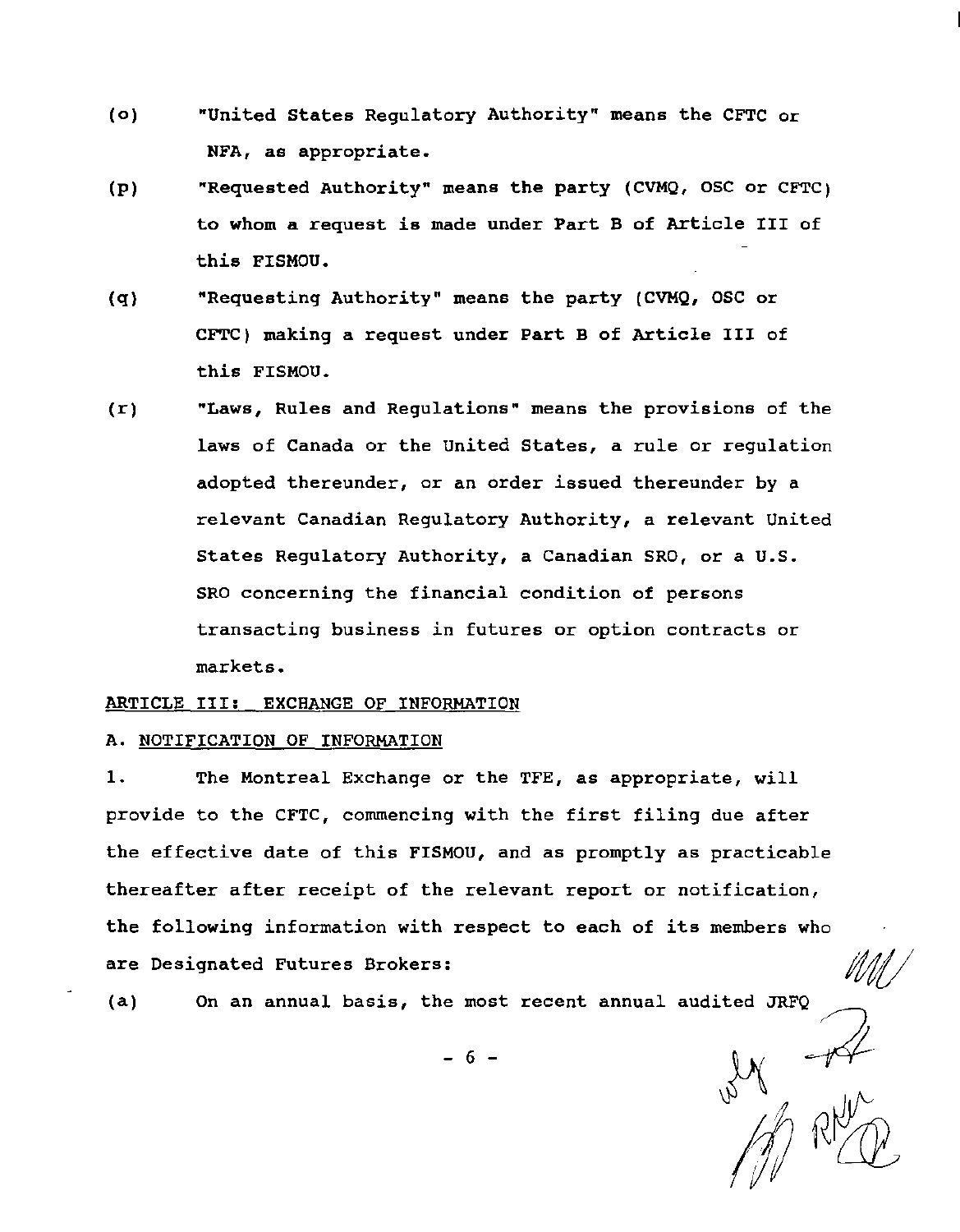and the most recent available Monthly Financial Report required under the rules of the Designated Canadian SRO. The Montreal Exchange or the TFE, as appropriate, will represent that it, or if it is not the Designated Canadian SRO for the Designated Futures Broker, will represent that such Designated Canadian SRO, has reviewed the filing and that, based solely on its review or that of the Designated Canadian SRO, as appropriate, of the information in that filing, there is no reason to believe (or there is reason to believe) that there exists a violation of the financial requirements of the Designated Canadian SRO;

- (b) Any special financial report required at the request of a Canadian SRO which reports transactions or conditions that could, or do, materially and adversely affect, directly or indirectly, the financial standing of the Designated Futures Broker;
- (c) Details of any notifications received under the rules of the Designated Canadian SRO which report transactions or conditions that could, or do, materially and adversely affect, directly or indirectly, the financial standing of the Designated Futures Broker, including reports of failure to meet financial requirements, deterioration of capital, transfers of capital, internal control inadequacies, and failure to maintain current records.

 $-7 -$ 

 $M$  RED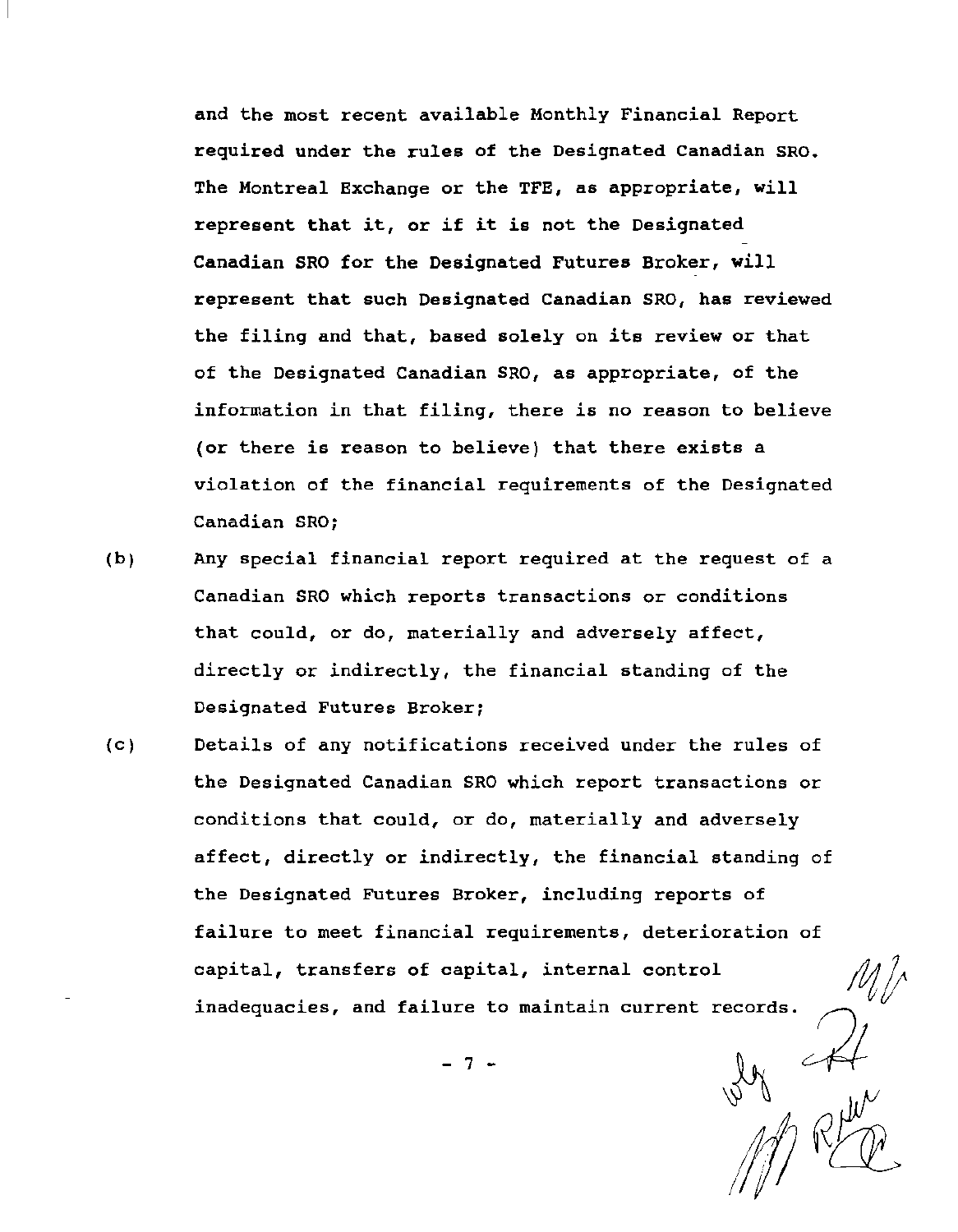2. The Montreal Exchange or the TFE, as appropriate, will provide the CFTC, simultaneously with any application, subsequent to the effective date hereof, by a Futures Broker to become a Designated Futures Broker, with the information described in preceding paragraph l(a) and (b) of this Article III.

3. If, in the case of a Designated Futures Broker, The Montreal Exchange or the TFE, or in the case of a Key Related Firm, the relevant Canadian or relevant United States Regulatory Authority becomes aware of any information which in its respective judgment materially and adversely affects the financial or operational viability of such Designated Futures Broker and/or Key Related Firm, as appropriate, it will:

- (a) In the case of The Montreal Exchange, the TFE or the relevant Canadian Regulatory Authority, notify the CFTC and provide:
	- (i) the information which, in the judgment of The Montreal Exchange, the TFE or the relevant Canadian Regulatory Authority, materially and adversely affects the financial or operational viability of the Designated Futures Broker and/or Key Related Firm;
	- (ii) copies of the Designated Futures Broker's and/or Key Related Firm's most recent audited and any subsequent unaudited JRFQ;

MD

(iii) copies of the Monthly Financial Reports for the

- 8 -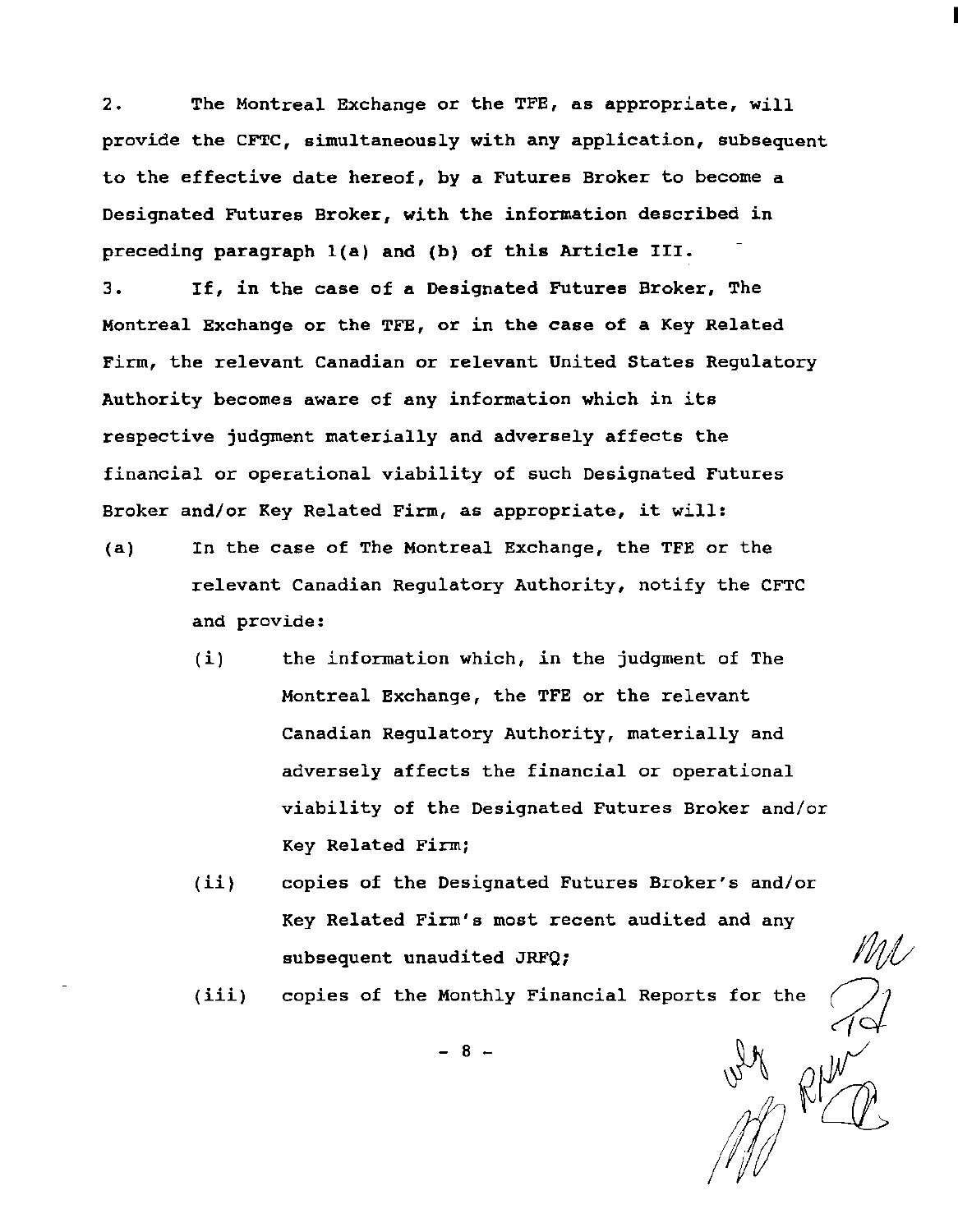preceding six-month period;

- (iv) details of any notifications received during the last six months by The Montreal Exchange, the TFE or the relevant Canadian Regulatory Authority and not already provided pursuant to any other provision of this FISMOU which report transactions or conditions that could, or do, materially and adversely affect, directly or indirectly, the financial standing of the Designated Futures Broker and/or Key Related Firm, including reports of failure to meet financial requirements, deterioration of capital, transfers of capital, internal control inadequacies, and failure to maintain current records; and
- (v) any other information which The Montreal Exchange, the TFE or the relevant Canadian Regulatory Authority may have in its possession which it deems relevant in its sole discretion, including without limitation, information related to intercompany loans or guarantee arrangements, customer omnibus accounts, or the types of trading activity engaged in by the Designated Futures Broker and/or Key Related Firm.

 $(b)$ 

In the case of the relevant United States Regulatory

- 9 -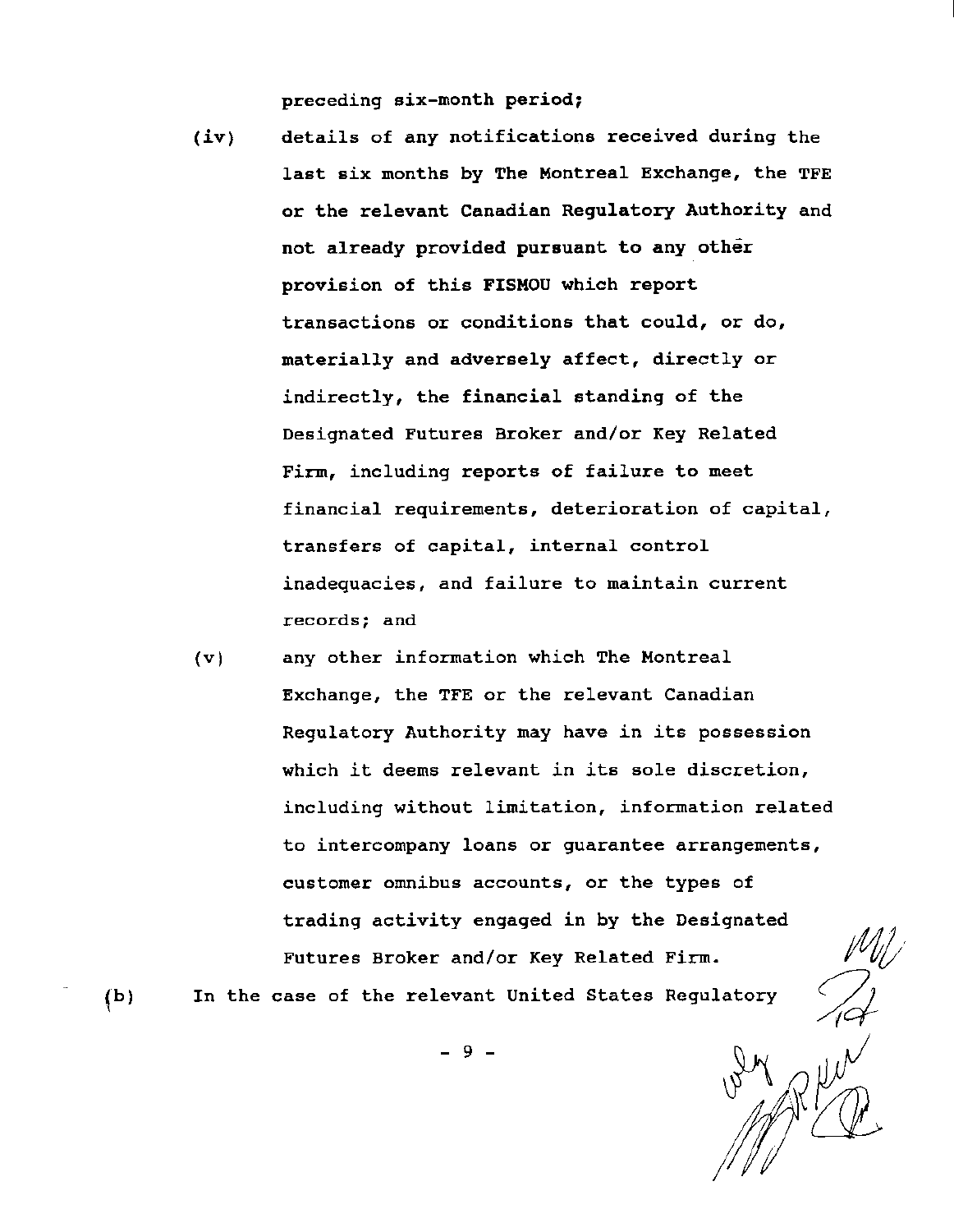Authority, notify the relevant Canadian Regulatory Authority and provide:

- (i) the information which, in the judgment of the relevant United States Regulatory Authority, materially and adversely affects the financial or operational viability of the Key Related Firm;
- (ii) copies of the most recent audited Form 1-FR-FCM filed as of the fiscal year-end by the Key Related Firm and copies of any subsequent unaudited Form 1-FR-FCM filed by such Firm;
- (iii) copies of the Key Related Firm's Rule 1.12 telegrams, if relevant for the preceding six months, if any;
- {iv) notification if the Key Related Firm is classified as high risk under the Joint Audit Committee criteria; and
- (v) any other information which the relevant United States Regulatory Authority may have in its possession which it deems relevant in its sole discretion, including without limitation, information related to intercompany loans or guarantee arrangements, customer omnibus accounts, or the types of trading activity engaged in by the Key Related Firm.

W RHW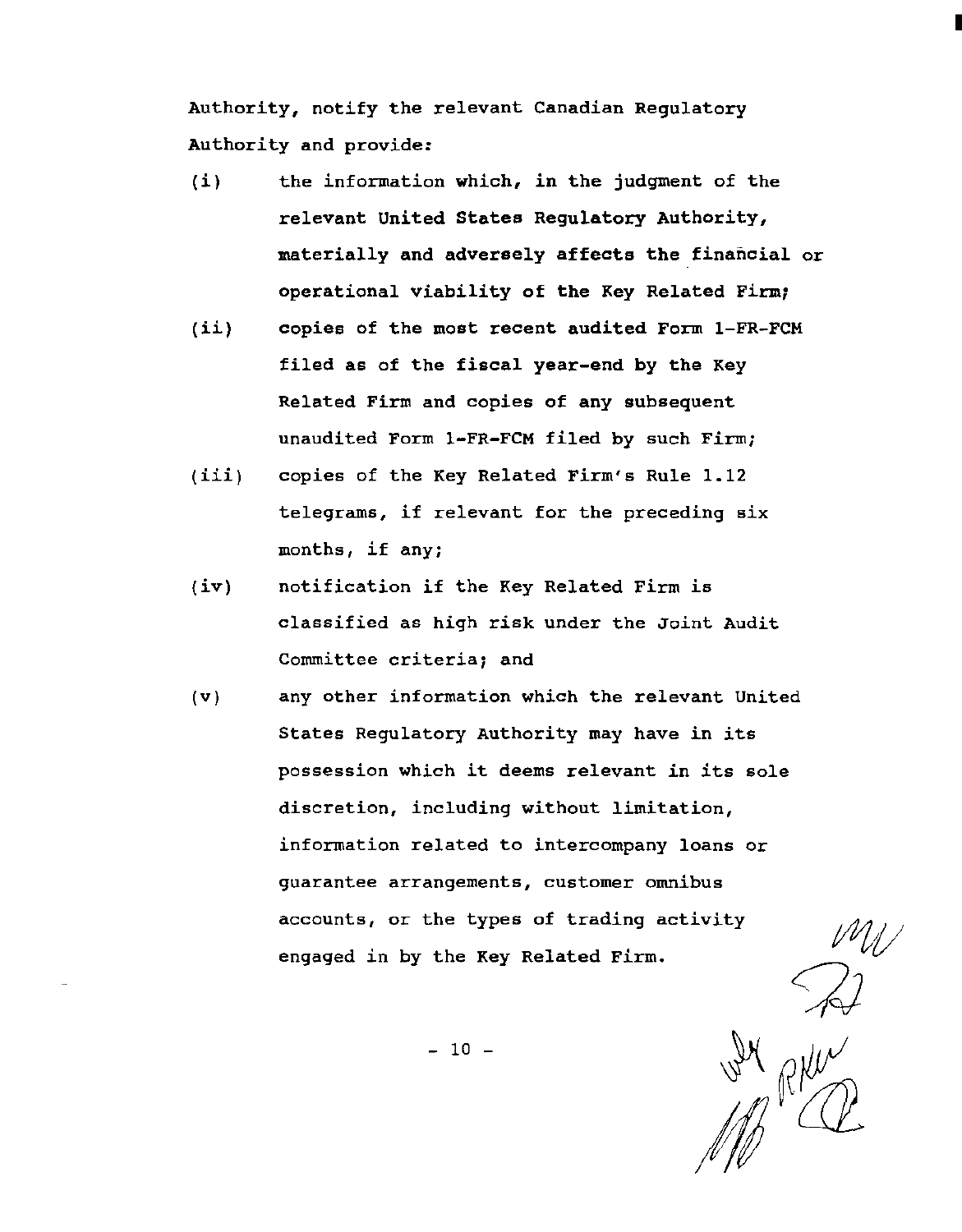#### B. REQUESTS FOR INFORMATION

1. In order to assist each other in their conduct of effective financial compliance and risk assessment with respect to Designated Futures Brokers and Key Related Firms, the CVMQ and OSC, and the CFTC will provide to the other, upon request, relevant financial information which may include, without limitation:

- (a) Documents filed with the relevant Canadian or United States Regulatory Authorities or Canadian or U.S. SROs, such as financial reports, notices which report conditions that could, or do, materially and adversely affect the financial standing of a Designated Futures Broker or Key Related Firm, or registration statements;
- (b) Information developed and documents obtained by the relevant Canadian or United States Regulatory Authority or Canadian or U.S. SROs other than through regular reporting, such as internal financial reports, transactions between affiliated entities, commitments, guarantees, information as to proprietary trading including, as appropriate, information as to contraparties, and contingent obligations not reflected *in* the Designated Futures Broker or Key Related Firm's financial statement;
- (c) Audit, examination/investigation reports prepared by the relevant Canadian or United States Regulatory Authority

I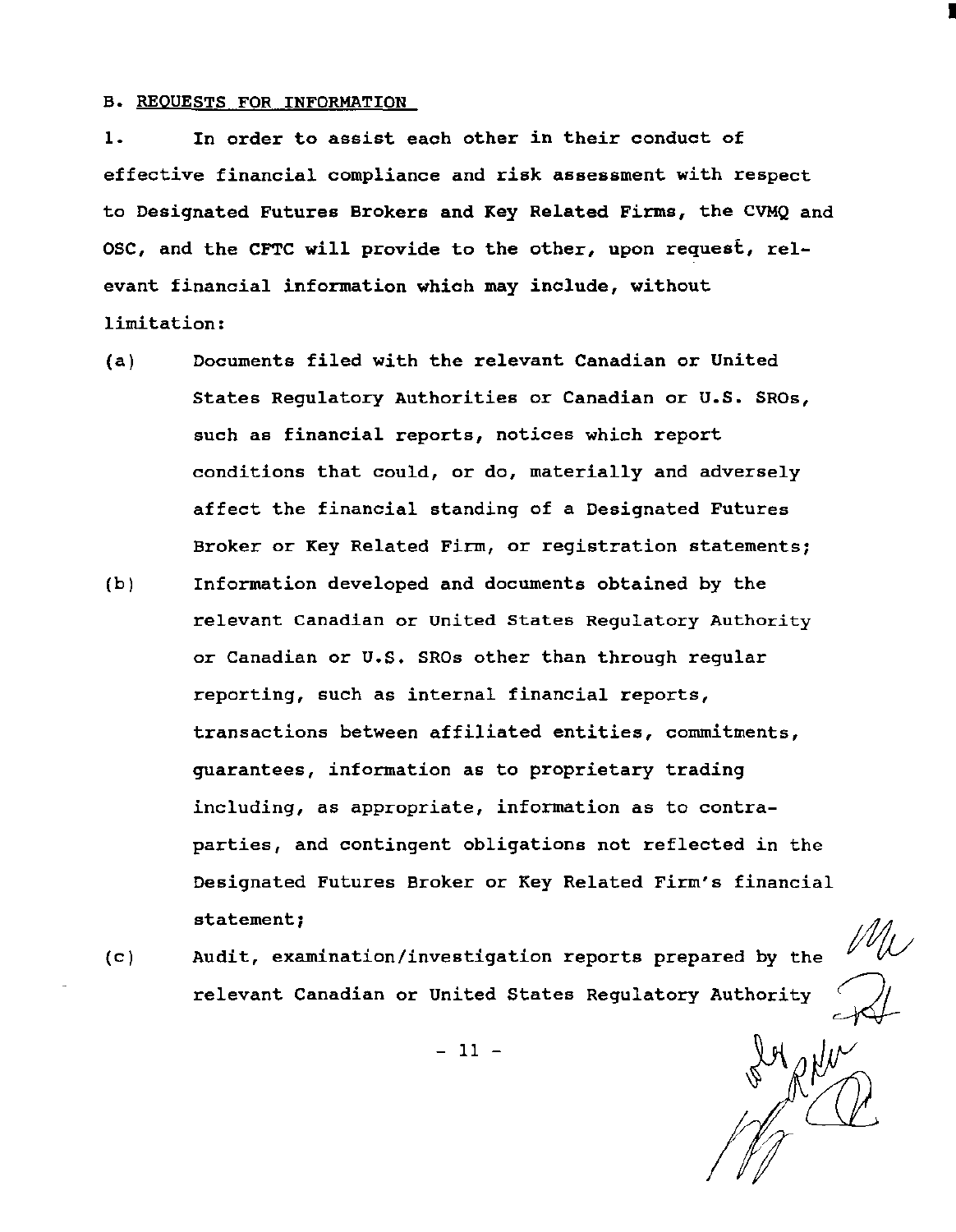or Canadian or u.s. SROs, including any complaints relative to financial compliance resulting therefrom; and

(d) Other information, including but not limited to "corporate maps," the appropriateness of which may be assessed at the time of the request.

2. Requests for information shall be made in writing wherever possible, but in cases of urgency may be oral, provided they are confirmed in writing within ten days.

3. Requests for information shall specify the following:

- (a) The information sought by the Requesting Authority;
- (b) A general description of both the matter which is the subject of the request and the purpose for which the information is sought;
- (c) The Laws, Rules and Regulations pertaining to the matter which is the subject of the request; and
- (d) The desired time for reply and, where appropriate, the urgency thereof.

## ARTICLE IV: CONFIDENTIALITY OF INFORMATION

1. The CVMQ and the OSC, and the CFTC have advised each other of, and acknowledge the applicability of, the local Laws, Rules and Regulations which govern the provision, use and confidentiality of information which may be exchanged under this FISMOU. The CVMQ and the osc, and the CFTC, respectively, will advise each other of any material changes therein.

2. To the extent permitted by their respective Laws, Rules

- 12 -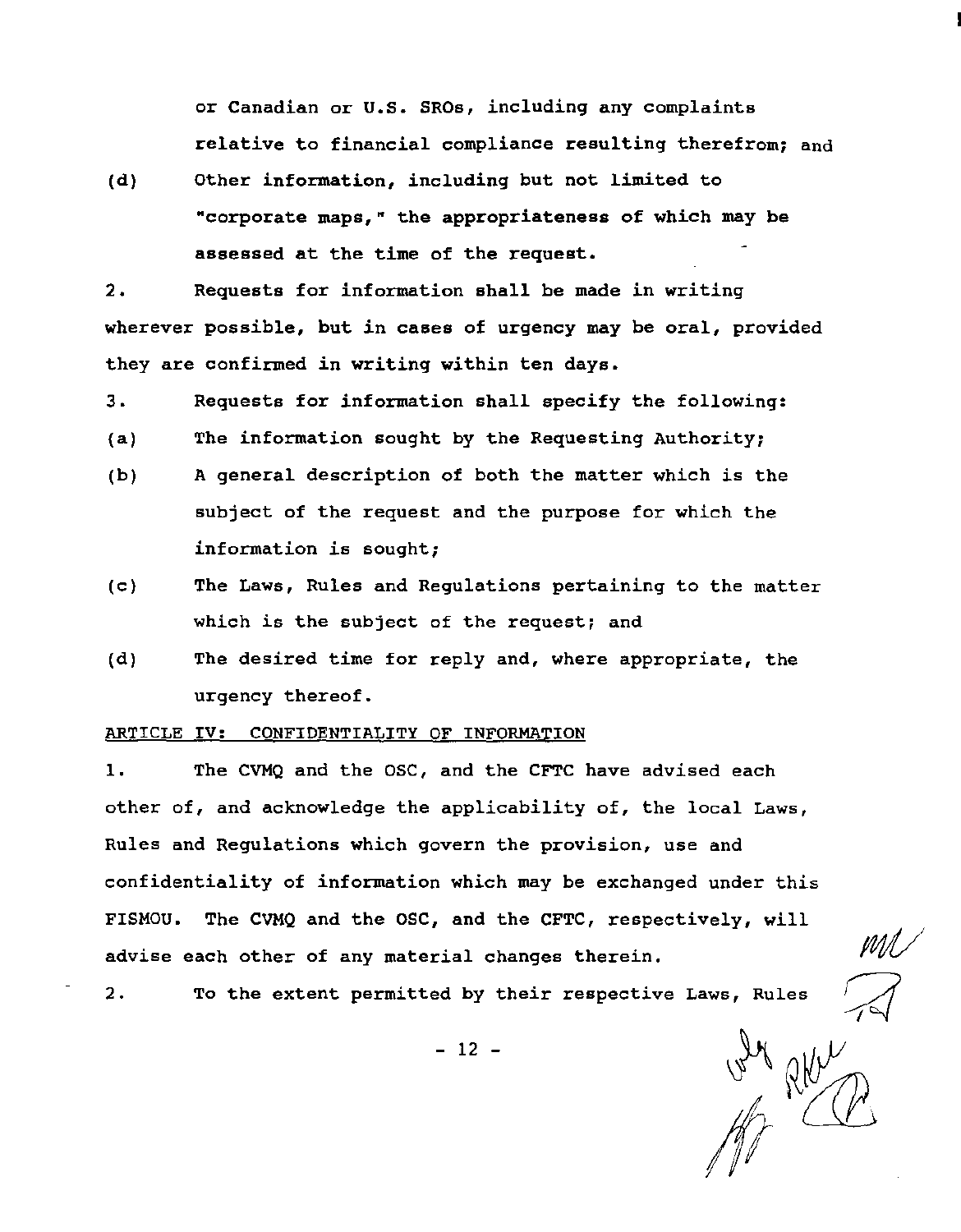and Regulations, the Requesting and Requested Authorities and any other party to this FISMOU shall keep confidential requests made pursuant to this FISMOU, the contents of such requests and information received pursuant to this FISMOU and any other matters arising during the operation of this FISMOU.

3. Consistent with paragraph 2 above, the Requesting Authority may use the information obtained pursuant to this FISMOU solely:

- (a) For purposes stated in the request, including risk assessment and ensuring compliance with or enforcement of the Laws, Rules and Regulations specified in the request; or
- (b) For purposes within the general framework of the use stated in the request, including conducting a civil or administrative enforcement proceeding or assisting in a receivership or bankruptcy proceeding involving the Laws Rules and Regulations of the Regulatory Authorities; to the extent permitted by consent or applicable Laws, Rules and Regulations, assisting in a self-regulatory enforcement proceeding; assisting in a proceeding, including a proceeding whose purpose is to permit a subsequent criminal prosecution; or conducting any investigation related thereto for any general charge applicable to compliance with or enforcement of the Laws, Rules and Regulations specified in the request.

 $- 13 -$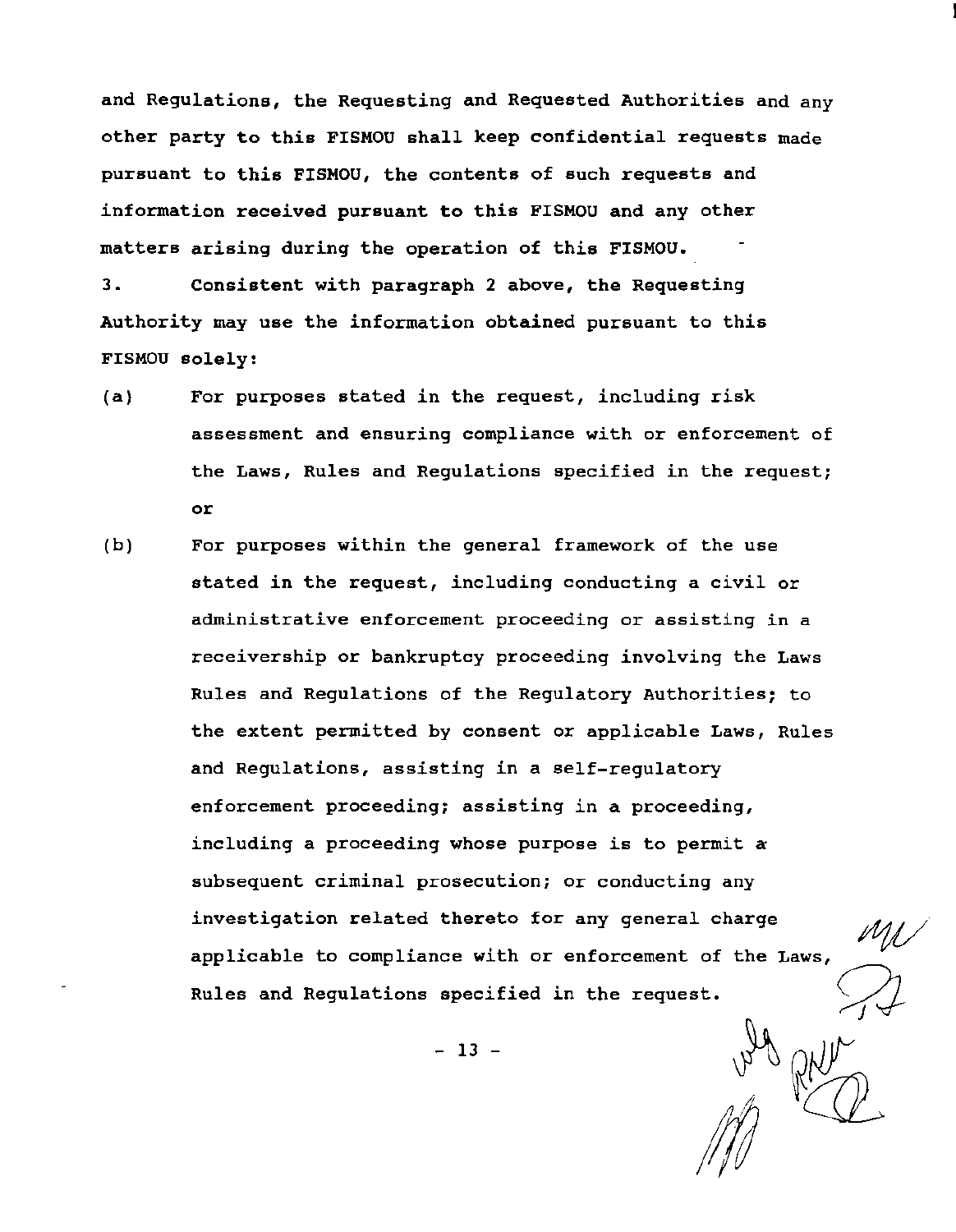4. In order to use the information furnished for any purpose other than those stated in paragraph 3 of this Article, the Requesting Authority must first inform the Requested Authority of its intention and provide this Authority with the opportunity to oppose such use. If, under such conditions, the Requested Authority does not oppose such use, this Authority may subject the use of such information to certain conditions. In the event that this use of the information is opposed by the Requested Authority, the Authorities agree to consult pursuant to paragraph 1 of Article VI hereunder as to the reasons for the refusal and the circumstances under which use of the information might otherwise be allowed.

I

5. Except as contemplated *in* paragraphs 3 and 4 of this Article IV, if any party to this FISMOU receiving information pursuant to this FISMOU becomes aware that such information has been received by any person that is not a party to this FISMOU, it shall inform the party providing the information and will thereafter use its best efforts to ensure that such information will not be used in any way that involves disclosure not permitted by this FISMOU.

6. If a party which receives information pursuant to this FISMOU receives any legally enforceable demand for such information, such party will to the best of its ability, prior to complying with the demand, promptly notify the party who provided such information, and assert appropriate legal exemptions or

 $- 14 -$ 

Wall River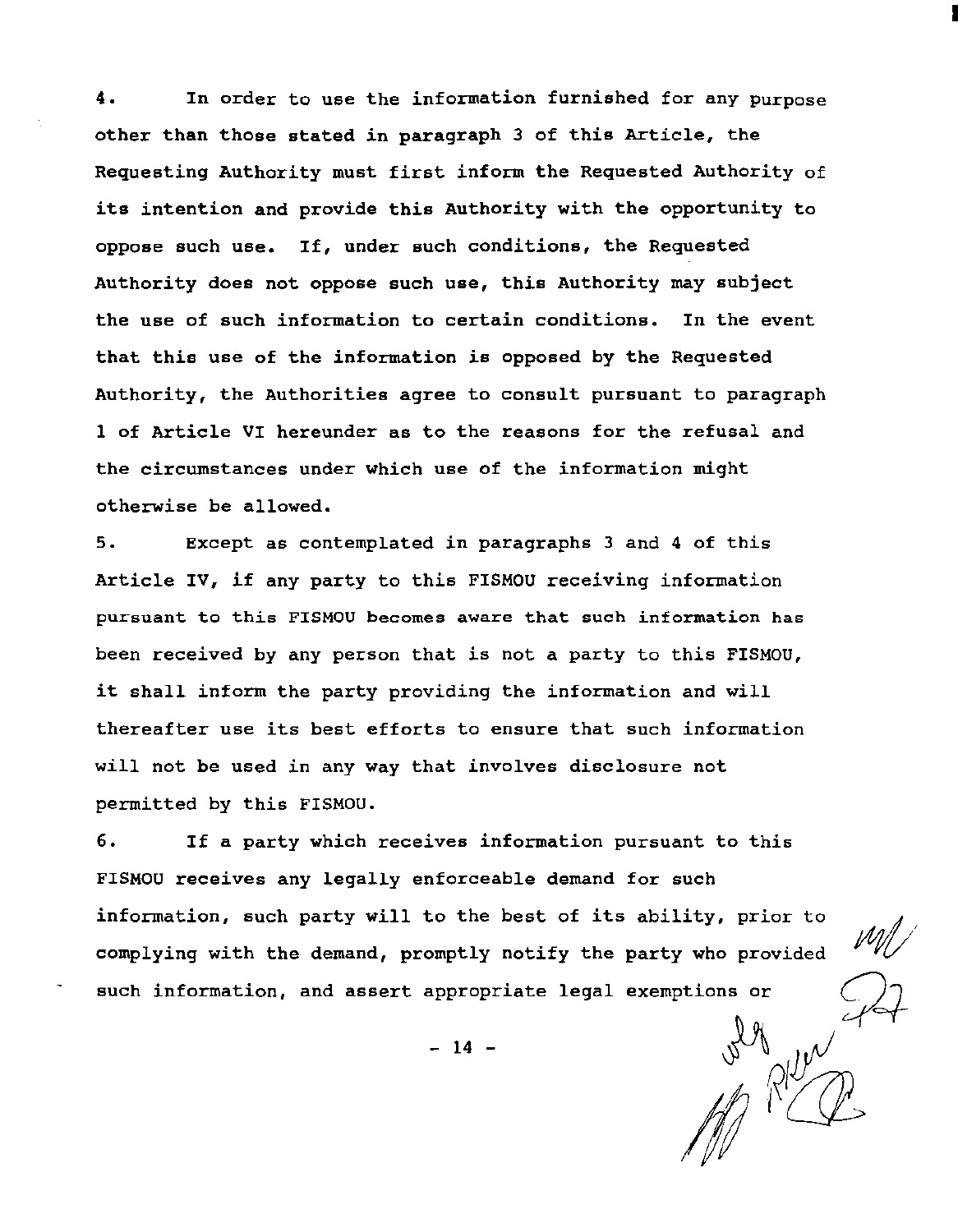privileges with respect to such information as may be available. ARTICLE V: LIMITATIONS OF LIABILITY

1. The parties to this FISMOU and their respective commissioners, directors, officers, employees or agents shall not be liable to the other parties to this FISMOU and their respective commissioners, directors, officers, employees or agents for any liability, loss or damage resulting from or claimed to have resulted from any delays, inaccuracies, errors or omissions with respect to the provision of information or any representation regarding that information as provided hereby or the failure to provide any such information or representation. It is understood that the information is being supplied on a best efforts basis and that no warranties, express or implied, are made by the parties with respect to the information to be furnished hereunder.

2. The provisions of this FISMOU shall not give rise to the right on the part of any non-party to this FISMOU, directly or indirectly, to obtain any information or to challenge the execution of a request for information or the furnishing of any information or representation under this FISMOU. Nothing in this FISMOU shall entitle any person, entity or governmental authority to any rights as a third party beneficiary.

ARTICLE VI: DISPUTES AND CONSULTATIONS

1. The parties will engage in consultations with respect to this FISMOU with a view to improving its operation and resolving

 $-15 -$ 

 $M^{N}$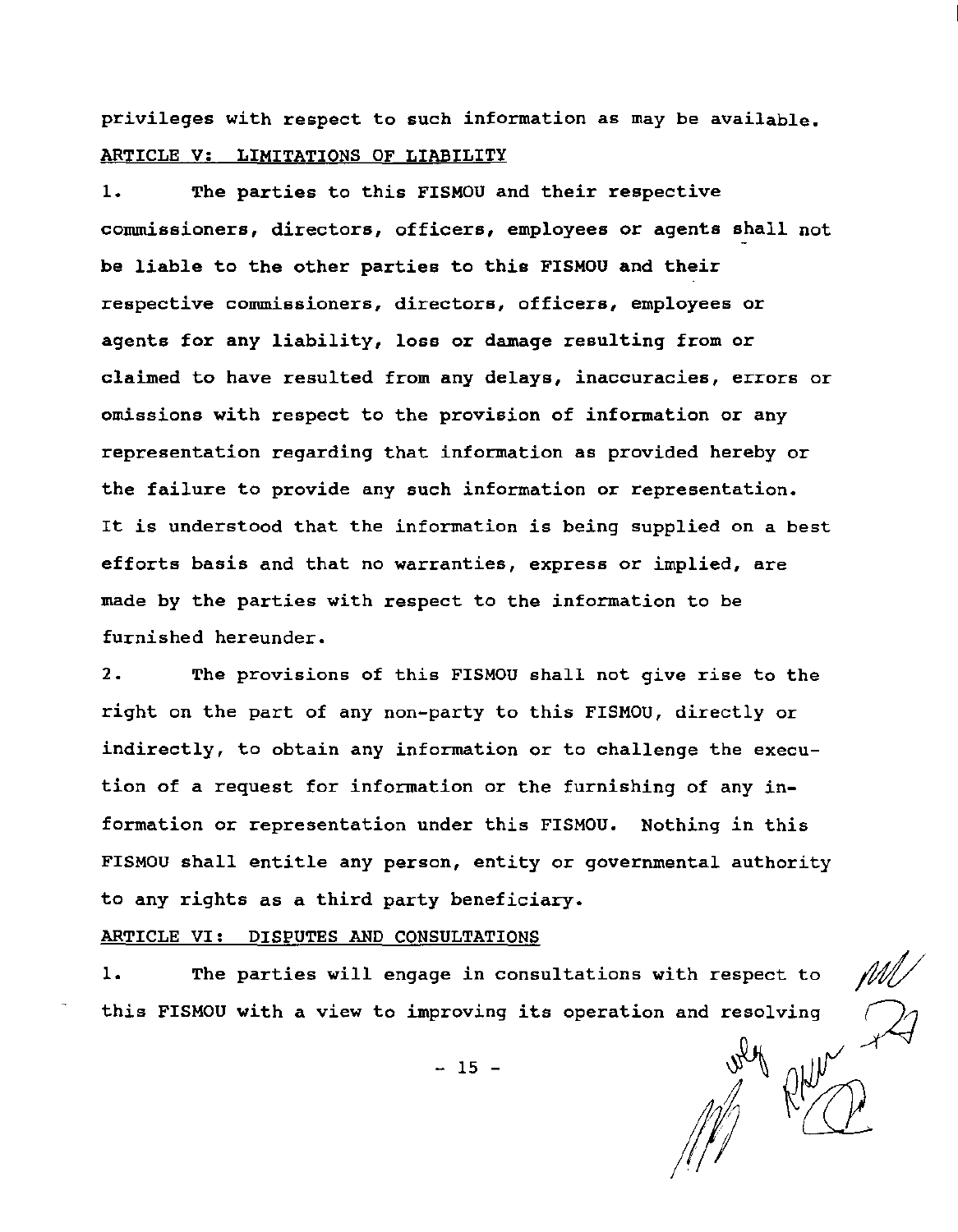any issues that may arise. The CVMQ and OSC, and CFTC will notify each other of material financial rule changes, including legislation pertaining to the financial status of Futures Brokers or FCMs.

2. Any of the conditions of this FISMOU may be amended or waived by mutual agreement of the parties to the extent permitted by law. Any such amendment or waiver shall be confirmed in writing among the affected parties as soon as practicable. ARTICLE VII: EXECUTION

1. This FISMOU will be effective from the date of its execution by the CFTC, CVMQ, OSC, NFA, The Montreal Exchange and TFE.

2. Any U.S. SRO or Canadian SRO may become a party to this FISMOU with the agreement of the CFTC, the CVMQ and the OSC by executing a counterpart hereof and providing notice of such execution to the other parties to this FISMOU. The executed counterpart shall be deemed to be a part of the original FISMOU effective from the date of execution of the counterpart.

## ARTICLE VIII: CONTACT OFFICERS

Information shall be exchanged pursuant to this FISMOU through the contact officers identified in Appendix D or their designees as provided by written notice to the signatories to this FISMOU.

## ARTICLE IX: TERMINATION

Any party may terminate its participation in this FISMOU  $-16$  -<br> $\frac{16}{10}$   $\frac{16}{10}$   $\frac{16}{10}$ 

 $- 16 -$ 

I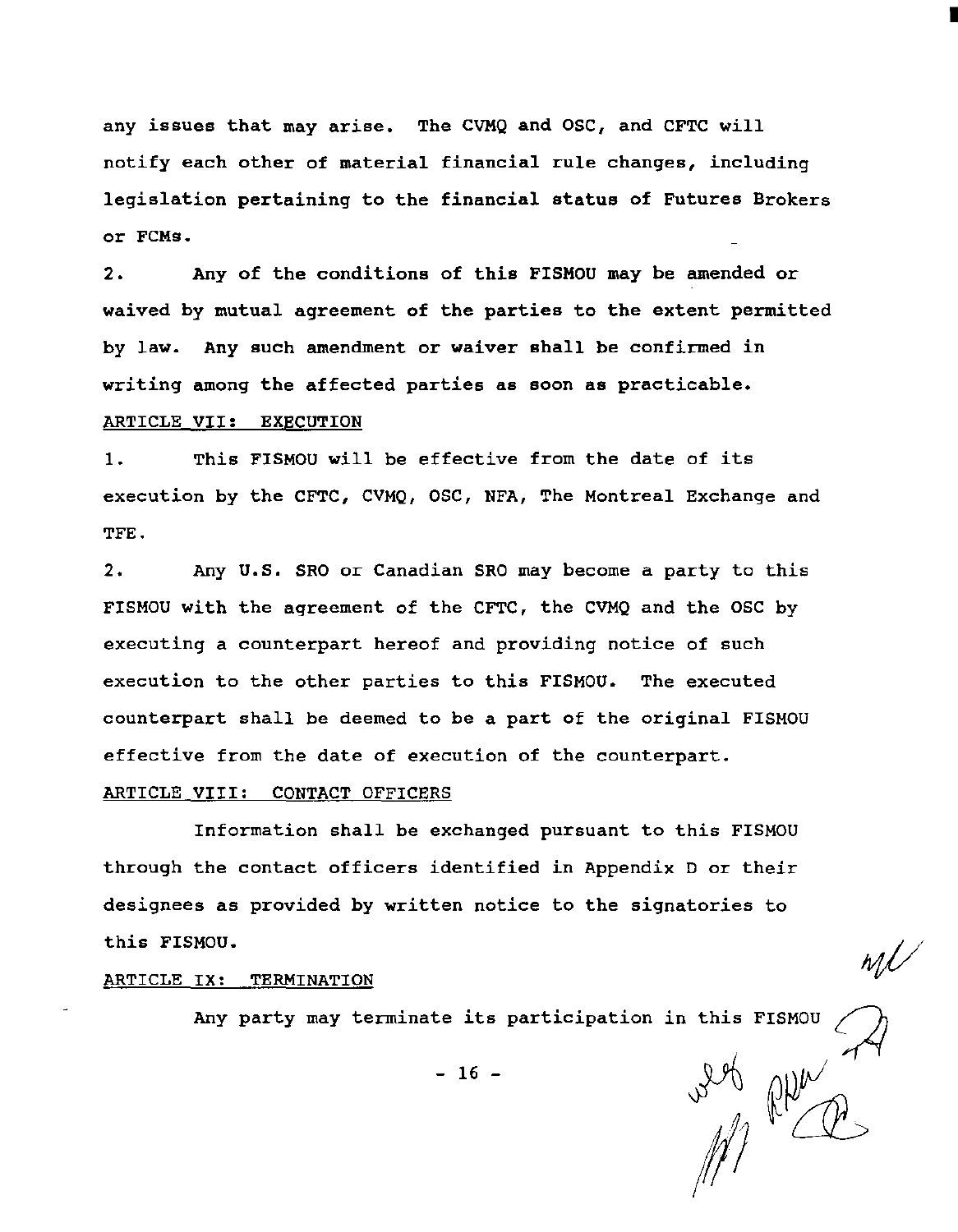provided it furnishes the other parties with at least 120 days prior written notice.

#### ARTICLE X: EFFECT ON OTHER AGREEMENTS

The provisions of this FISMOU shall have no effect on any other agreements or arrangements for the sharing of information between any of the parties hereto. Further, this FISMOU does not prohibit any Party from taking measures, to the extent permitted by any Laws, Rules, Regulations or international law, otherwise than as provided herein to obtain information necessary to conduct an effective financial compliance and risk assessment program.

signed this  $\frac{23^{rd}}{}$  day of Seplember 1991.

United States Commodity Futures Trading Commission

<u>amm</u>

Commission des valeurs

Commission des valeurs<br>mobilieres du Quebec<br>au Contempo

Paul Fortugno<br>Chairman

MRKE

I